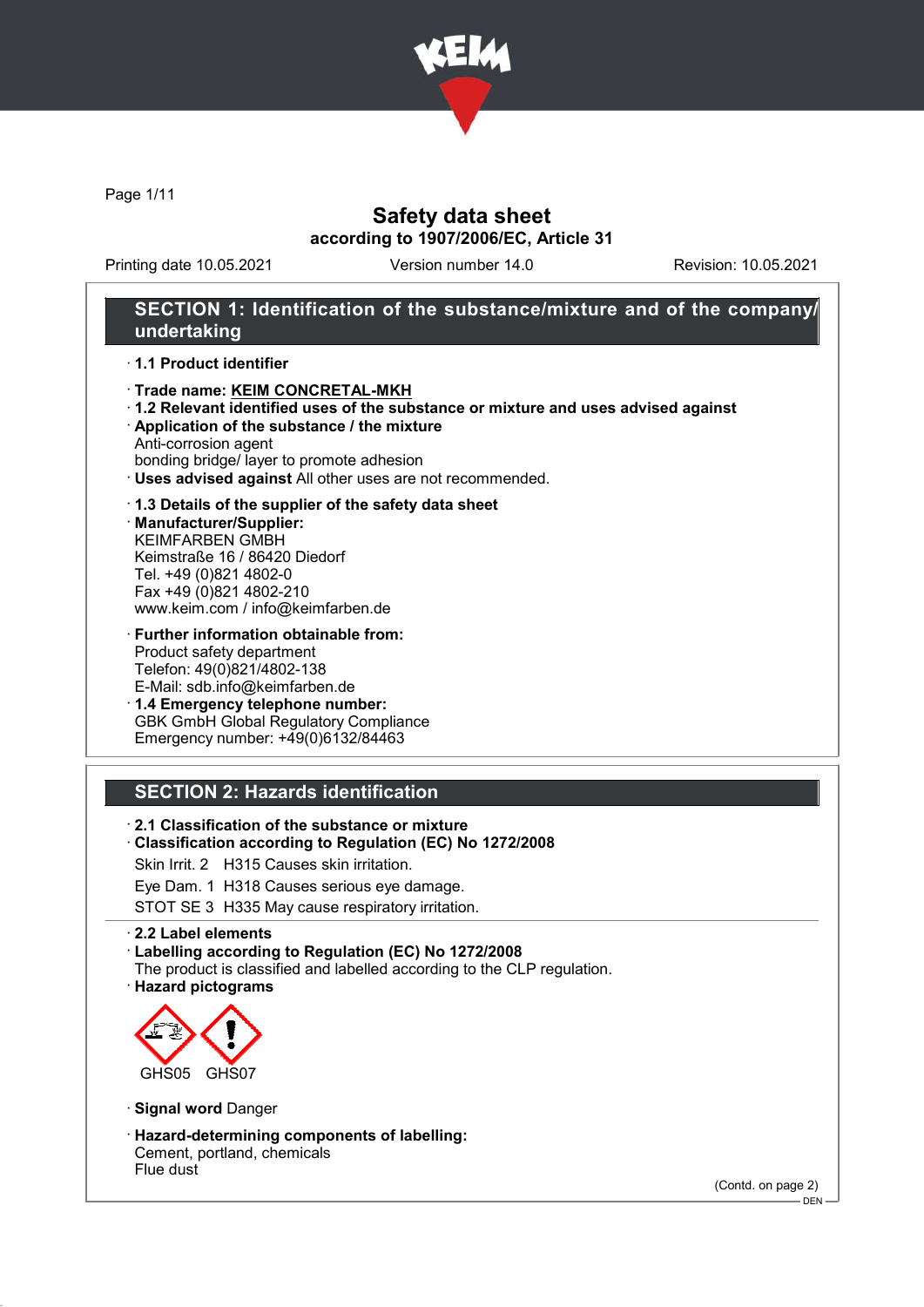

Page 2/11

# Safety data sheet according to 1907/2006/EC, Article 31

Printing date 10.05.2021 Version number 14.0 Revision: 10.05.2021

#### Trade name: KEIM CONCRETAL-MKH

|                              | (Contd. of page 1)                                                                               |
|------------------------------|--------------------------------------------------------------------------------------------------|
| · Hazard statements          |                                                                                                  |
| H315 Causes skin irritation. |                                                                                                  |
|                              | H318 Causes serious eye damage.                                                                  |
|                              | H335 May cause respiratory irritation.                                                           |
| · Precautionary statements   |                                                                                                  |
| P280                         | Wear protective gloves/protective clothing/eye protection/face protection.                       |
| P261 and the P261            | Avoid breathing dust.                                                                            |
| P271 and the P271            | Use only outdoors or in a well-ventilated area.                                                  |
|                              | P305+P351+P338 IF IN EYES: Rinse cautiously with water for several minutes. Remove contact       |
|                              | lenses, if present and easy to do. Continue rinsing.                                             |
| P315                         | Get immediate medical advice/attention.                                                          |
| P304+P340                    | IF INHALED: Remove person to fresh air and keep comfortable for breathing.                       |
| P302+P352                    | IF ON SKIN: Wash with plenty of soap and water.                                                  |
| P362                         | Take off contaminated clothing.                                                                  |
| P332+P313                    | If skin irritation occurs: Get medical advice/attention.                                         |
| 2.3 Other hazards            |                                                                                                  |
|                              | This Product contains cement. Cement produces an alkaline reaction with moisture or water. Avoid |
|                              | contact with eyes and prolonged skin contact.                                                    |
|                              | · Results of PBT and vPvB assessment                                                             |
| $\cdot$ PBT: Not applicable  |                                                                                                  |
|                              |                                                                                                  |

· vPvB: Not applicable

# SECTION 3: Composition/information on ingredients

- · 3.2 Mixtures
- · Description: Portland-cement, aggregate and additives

### · Dangerous components:

| <b>Pangorous components.</b> |                                                                                          |              |
|------------------------------|------------------------------------------------------------------------------------------|--------------|
| CAS: 65997-15-1              | Cement, portland, chemicals                                                              | ≥25-≤50%     |
| EINECS: 266-043-4            | Eye Dam. 1, H318; $\Diamond$ Skin Irrit. 2, H315; STOT<br>SE 3, H335                     |              |
| CAS: 69012-64-2              | amorphous silica                                                                         | 2.5%         |
| EINECS: 273-761-1            | substance with a Community workplace exposure                                            |              |
|                              | limit                                                                                    |              |
| CAS: 68475-76-3              | Flue dust                                                                                | $>1 - 2.5\%$ |
| EINECS: 270-659-9            | Eye Dam. 1, H318; $\Diamond$ Skin Irrit. 2, H315; STOT                                   |              |
| Reg.nr.: 01-2119486767-17-   | SE 3, H335                                                                               |              |
| <b>XXXX</b>                  |                                                                                          |              |
|                              | Additional information: For the werding of the listed begand phrease refer to eastien 40 |              |

### · Additional information: For the wording of the listed hazard phrases refer to section 16.

# SECTION 4: First aid measures

### · 4.1 Description of first aid measures

· General information: When seeing the doctor we suggest to present this safety data sheet.

· After inhalation: Supply fresh air; consult doctor in case of complaints.

(Contd. on page 3)  $-$  DEN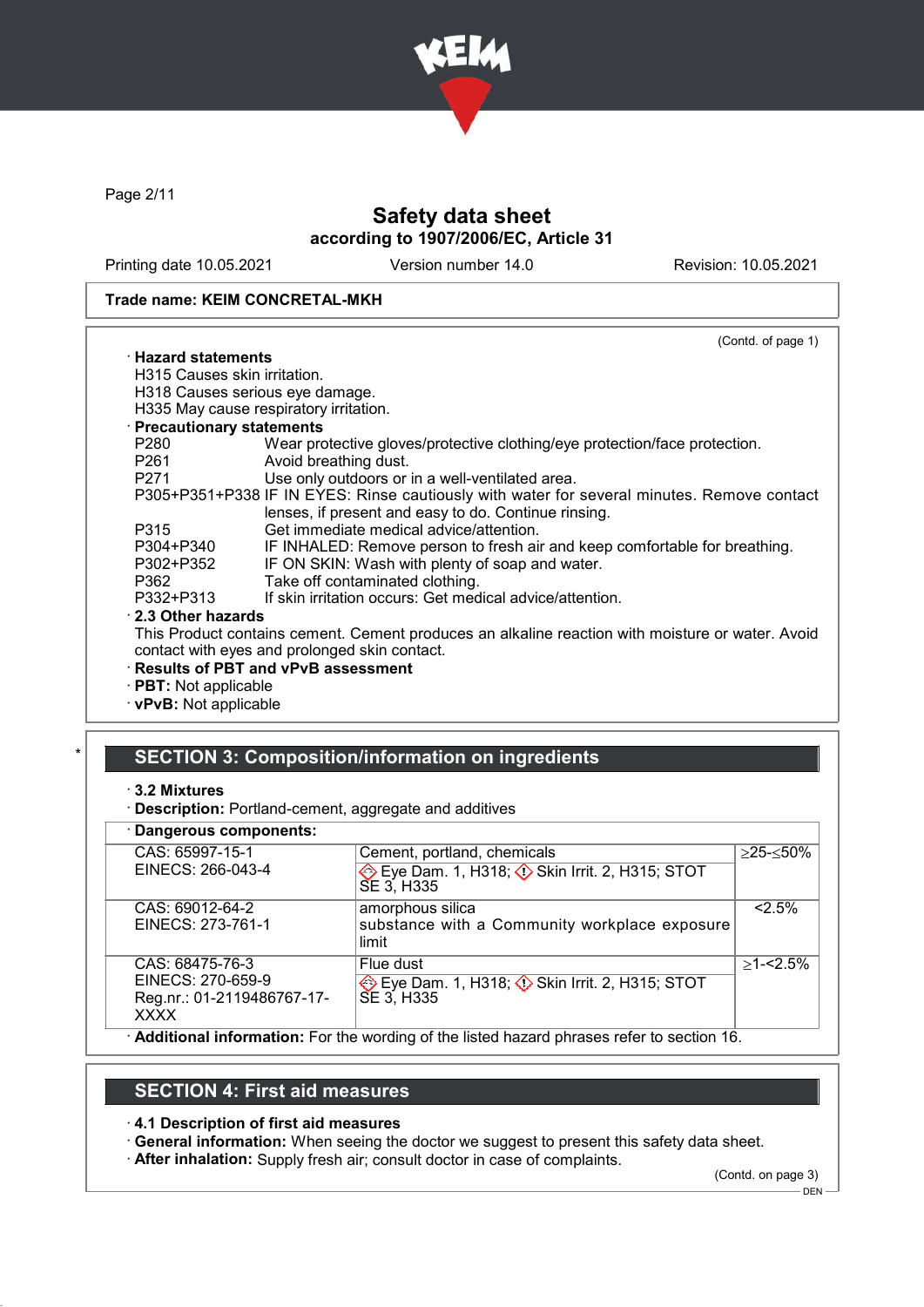

Page 3/11

# Safety data sheet according to 1907/2006/EC, Article 31

Printing date 10.05.2021 Version number 14.0 Revision: 10.05.2021

(Contd. of page 2)

### Trade name: KEIM CONCRETAL-MKH

#### · After skin contact:

Immediately wash with water and soap and rinse thoroughly. Do not use solvents or thinners.

If skin irritation continues, consult a doctor.

- · After eye contact: Rinse opened eye for several minutes under running water. Then consult a doctor.
- · After swallowing: Rinse mouth and throat well with water. Do not induce vomiting; call for medical help immediately.
- · 4.2 Most important symptoms and effects, both acute and delayed
- No further relevant information available.
- · 4.3 Indication of any immediate medical attention and special treatment needed No further relevant information available.

# SECTION 5: Firefighting measures

### · 5.1 Extinguishing media

· Suitable extinguishing agents:

Product itself does not burn. Co-ordinate fire-fighting measures to the fire surroundings.

- · 5.2 Special hazards arising from the substance or mixture No further relevant information available.
- · 5.3 Advice for firefighters
- 
- · Specila protective equipment: Wear self-contained respiratory protective device.
- · Additional information

Dispose of fire debris and contaminated fire fighting water in accordance with official regulations. In case of fire do not breathe smoke, fumes and vapours.

# SECTION 6: Accidental release measures

· 6.1 Personal precautions, protective equipment and emergency procedures Avoid contact with skin and eyes. Avoid formation of dust. Use respiratory protective device against the effects of fumes/dust/aerosol. Respect the protection rules (see section 7 a. 8). Product forms slippery surface when combined with water. · 6.2 Environmental precautions: Do not allow product to reach soil, sewage system or any water course. Follow local governmental rules and regulations. · 6.3 Methods and material for containment and cleaning up: Close drainages (risk of blocking) Danger of slipping! Avoid formation of dust. Ensure adequate ventilation. Pick up mechanically. Dispose of the material collected according to regulations. Clear contaminated areas thoroughly. (Contd. on page 4)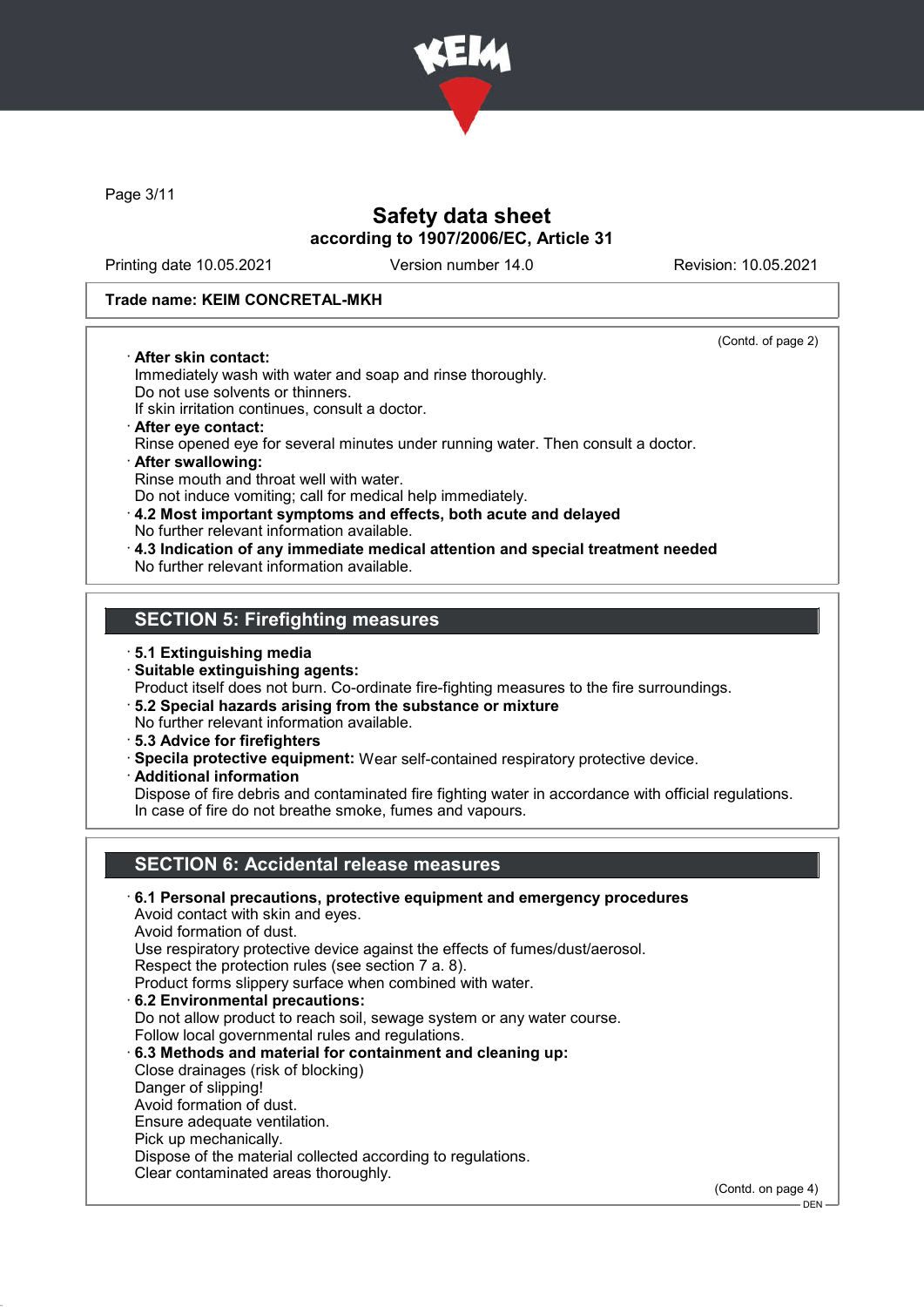

Page 4/11

# Safety data sheet according to 1907/2006/EC, Article 31

Printing date 10.05.2021 Version number 14.0 Revision: 10.05.2021

(Contd. of page 3)

### Trade name: KEIM CONCRETAL-MKH

#### · 6.4 Reference to other sections

See Section 7 for information on safe handling. See Section 8 for information on personal protection equipment. See Section 13 for disposal information.

# SECTION 7: Handling and storage

|         | · 7.1 Precautions for safe handling<br>Avoid contact with skin and eyes.<br>Keep receptacles tightly sealed.<br>Prevent formation of dust.<br>Any unavoidable deposit of dust must be regularly removed.<br>Ensure good ventilation/exhaustion at the workplace.<br>See item 8 (8.2) for information about suitable protective equipment and technical precautions.<br>Respect the protection rules.<br>Information about fire - and explosion protection:<br>The product is not flammable.<br>No special measures required.                                                                                                                                                                                |
|---------|-------------------------------------------------------------------------------------------------------------------------------------------------------------------------------------------------------------------------------------------------------------------------------------------------------------------------------------------------------------------------------------------------------------------------------------------------------------------------------------------------------------------------------------------------------------------------------------------------------------------------------------------------------------------------------------------------------------|
|         | .7.2 Conditions for safe storage, including any incompatibilities<br>· Storage:<br>Requirements to be met by storerooms and receptacles:<br>Keep in the original containers in a cool and dry place.<br>Store only in unopened original receptacles.<br>· Information about storage in one common storage facility: Do not store together with acids.<br>· Further information about storage conditions:<br>Store in dry conditions.<br>Protect from humidity and water.<br>Avoid dust formations and deposits.<br>Keep container tightly sealed.<br>Store in cool, dry conditions in well sealed receptacles.<br>Storage class: 13<br>· 7.3 Specific end use(s) No further relevant information available. |
| $\star$ | <b>SECTION 8: Exposure controls/personal protection</b><br>8.1 Control parameters<br>Ingredients with limit values that require monitoring at the workplace:<br>General dust limit (Germany): Long-term value: 1.25 * 10 ** mg / m <sup>3</sup> 2 (II);<br>* respirable fraction ** inhalable fraction<br>14808-60-7 Quartz (SiO2)<br>MAK (Germany) alveolengängige Fraktion<br>65997-15-1 Cement, portland, chemicals<br>AGW (Germany) Long-term value: 5 E mg/m <sup>3</sup><br><b>DFG</b>                                                                                                                                                                                                                |

(Contd. on page 5)

<sup>-</sup> DEN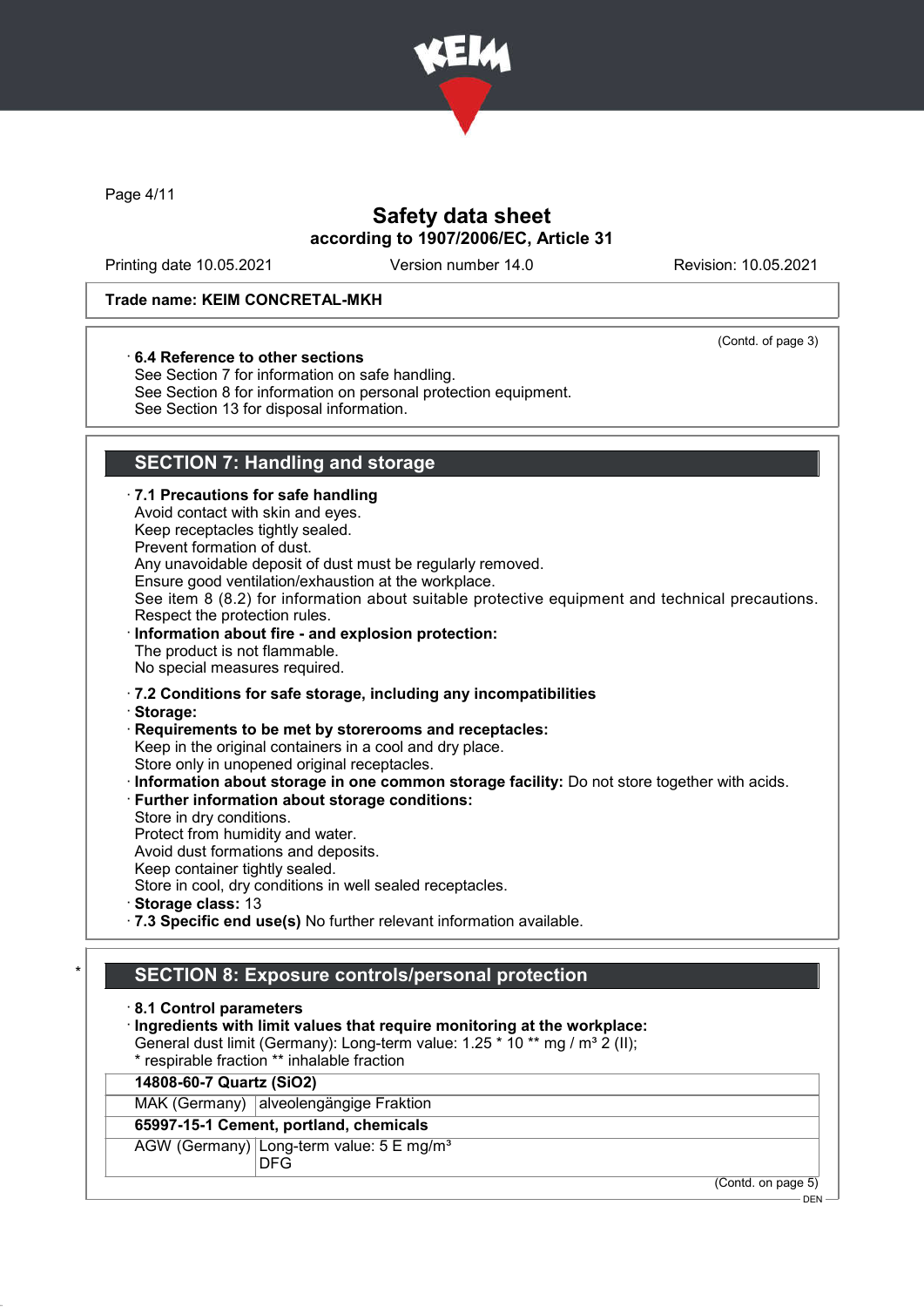

Page 5/11

# Safety data sheet according to 1907/2006/EC, Article 31

Printing date 10.05.2021 Version number 14.0 Revision: 10.05.2021

### Trade name: KEIM CONCRETAL-MKH

| 69012-64-2 amorphous silica                                                                          | (Contd. of page 4) |
|------------------------------------------------------------------------------------------------------|--------------------|
| AGW (Germany) Long-term value: 0.3 A mg/m <sup>3</sup>                                               |                    |
| DFG, Y, 1                                                                                            |                    |
| $\cdot$ DNELs                                                                                        |                    |
| 65997-15-1 Cement, portland, chemicals                                                               |                    |
| Inhalative   Long-term - systemic effects   1 mg/m <sup>3</sup> (worker)                             |                    |
| Additional information: The lists valid during the making were used as basis.                        |                    |
| 8.2 Exposure controls                                                                                |                    |
| Individual protection measures, such as personal protective equipment                                |                    |
| General protective and hygienic measures:                                                            |                    |
| Vacuum clean contaminated clothing. Do not blow or brush off contamination.                          |                    |
| Avoid contact with the eyes and skin.                                                                |                    |
| Do not inhale dust / smoke / mist.                                                                   |                    |
| Wash hands before breaks and at the end of work.                                                     |                    |
| Immediately remove all soiled and contaminated clothing.                                             |                    |
| · Respiratory protection:                                                                            |                    |
| In a dusty environment wear suitable facemask.                                                       |                    |
| Filter: FFP2                                                                                         |                    |
| · Hand protection                                                                                    |                    |
| Protective gloves                                                                                    |                    |
| Alkaline resistant gloves                                                                            |                    |
| · Material of gloves                                                                                 |                    |
| suitable material e.g.:                                                                              |                    |
| Nitrile impregnated cotton-gloves                                                                    |                    |
| Recommended thickness of the material: $\geq 0.5$ mm                                                 |                    |
| The selection of the suitable gloves does not only depend on the material, but also on further marks |                    |
| of quality and varies from manufacturer to manufacturer. As the product is a preparation of several  |                    |
| substances, the resistance of the glove material can not be calculated in advance and has therefore  |                    |
| to be checked prior to the application.                                                              |                    |
| · Penetration time of glove material                                                                 |                    |
| Value for the permeation: level $\geq 6$ (480 min)                                                   |                    |
| The determined penetration times according to EN 16523-1:2015 are not performed under practical      |                    |
| conditions. Therefore a maximum wearing time, which corresponds to 50% of the penetration time,      |                    |
| is recommended.                                                                                      |                    |
| The exact break trough time has to be found out by the manufacturer of the protective gloves and     |                    |
| has to be observed.                                                                                  |                    |
| <b>Eye/face protection</b>                                                                           |                    |
| In a dusty environment wear protective goggles.                                                      |                    |
| Tightly sealed goggles                                                                               |                    |
| · Body protection:                                                                                   |                    |
| Protective work clothing                                                                             |                    |
| After contact with skin wash thoroughly with water and apply lotion.                                 |                    |
| <b>Environmental exposure controls</b>                                                               |                    |
| See Section 12 and 6.2                                                                               |                    |
|                                                                                                      | (Contd. on page 6) |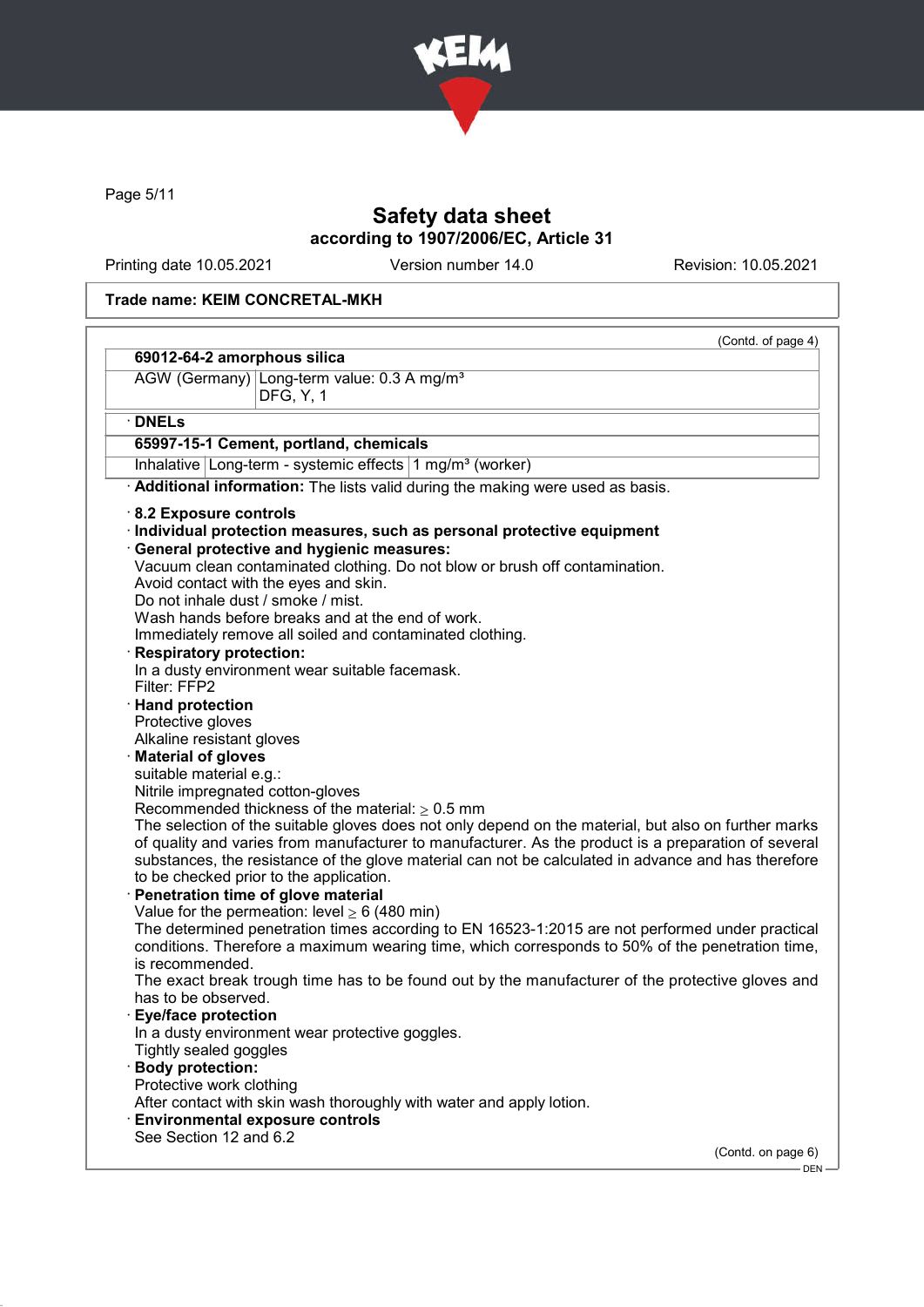

Page 6/11

# Safety data sheet according to 1907/2006/EC, Article 31

Printing date 10.05.2021 Version number 14.0 Revision: 10.05.2021

(Contd. of page 5)

### Trade name: KEIM CONCRETAL-MKH

No further relevant information available.

| 9.1 Information on basic physical and chemical properties |                                                |
|-----------------------------------------------------------|------------------------------------------------|
| · General Information                                     |                                                |
| · Physical state                                          | Solid                                          |
| · Colour:                                                 | Grey                                           |
| · Odour:                                                  | Odourless                                      |
| · Odour threshold:                                        | Not determined                                 |
| · Melting point/freezing point:                           | Not determined                                 |
| · Boiling point or initial boiling point and              |                                                |
| boiling range                                             | Not applicable.                                |
| · Flammability                                            | Not applicable                                 |
| · Lower and upper explosion limit                         |                                                |
| · Lower:                                                  | Not applicable                                 |
| · Upper:                                                  | Not applicable                                 |
| · Flash point:                                            | Not applicable                                 |
| · Auto-ignition temperature:                              | Product is not selfigniting.                   |
| · Decomposition temperature:                              | Not determined                                 |
| · pH at 20 °C                                             | $11.5 - 13.5*$                                 |
|                                                           | mixed with water                               |
| · Viscosity:                                              |                                                |
| <b>Kinematic viscosity</b>                                | Not applicable                                 |
| · Dynamic:                                                | Not applicable                                 |
| · Solubility                                              |                                                |
| · water:                                                  | Miscible                                       |
| · Partition coefficient n-octanol/water (log              |                                                |
| value)                                                    | Not applicable                                 |
| · Vapour pressure:                                        | Not applicable.                                |
| · Density and/or relative density                         |                                                |
| · Density:                                                | Not determined                                 |
| · Relative density                                        | Not determined                                 |
| · Vapour density                                          | Not applicable.                                |
| · Particle characteristics                                | See item 3.                                    |
| 9.2 Other information                                     | * The values are for freshly produced material |
|                                                           | and may change with the time.                  |
| · Appearance:                                             |                                                |
| · Form:                                                   | Powder                                         |
| · Important information on protection of health           |                                                |
| and environment, and on safety.                           |                                                |
| · Ignition temperature:                                   | Not determined                                 |
| <b>Explosive properties:</b>                              | Product does not present an explosion hazard.  |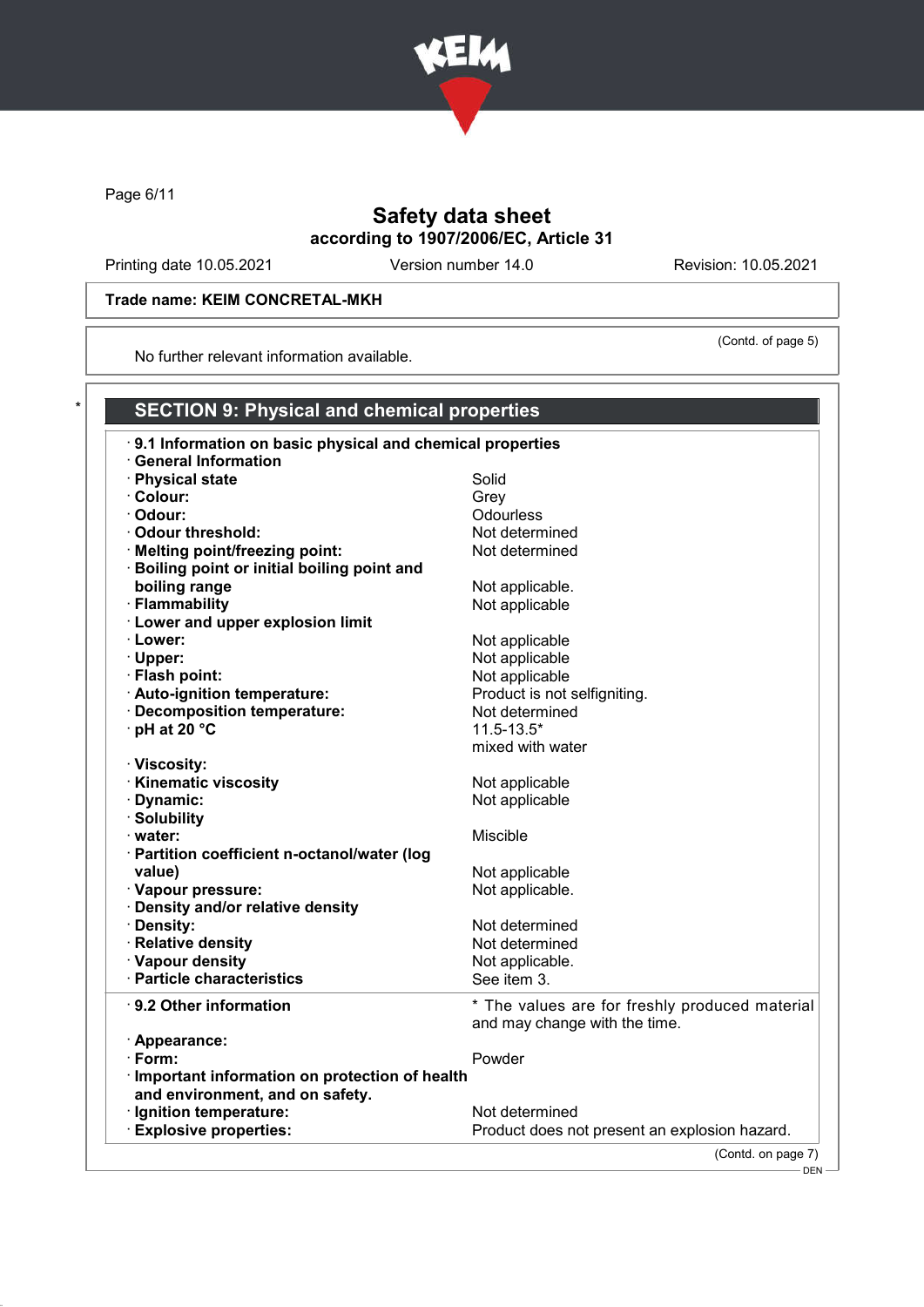

Page 7/11

# Safety data sheet according to 1907/2006/EC, Article 31

Printing date 10.05.2021 Version number 14.0 Revision: 10.05.2021

#### Trade name: KEIM CONCRETAL-MKH

|                                               |                | (Contd. of page 6) |
|-----------------------------------------------|----------------|--------------------|
| $\cdot$ Change in condition                   |                |                    |
| · Softening point/range                       |                |                    |
| Oxidising properties:                         | Not applicable |                    |
| <b>Evaporation rate</b>                       | Not applicable |                    |
| Information with regard to physical hazard    |                |                    |
| classes                                       |                |                    |
| · Explosives                                  | Void           |                    |
| · Flammable gases                             | Void           |                    |
| · Aerosols                                    | Void           |                    |
| $\cdot$ Oxidising gases                       | Void           |                    |
| · Gases under pressure                        | Void           |                    |
| · Flammable liquids                           | Void           |                    |
| $\cdot$ Flammable solids                      | Void           |                    |
| $\cdot$ Self-reactive substances and mixtures | Void           |                    |
| · Pyrophoric liquids                          | Void           |                    |
| · Pyrophoric solids                           | Void           |                    |
| · Self-heating substances and mixtures        | Void           |                    |
| · Substances and mixtures, which emit         |                |                    |
| flammable gases in contact with water         | Void           |                    |
| <b>Oxidising liquids</b>                      | Void           |                    |
| Oxidising solids                              | Void           |                    |
| Organic peroxides                             | Void           |                    |
| <b>Corrosive to metals</b>                    | Void           |                    |
| <b>Desensitised explosives</b>                | Void           |                    |

### SECTION 10: Stability and reactivity

- · 10.1 Reactivity Reacts with water alkaline and hardens.
- · 10.2 Chemical stability Stable under normal conditions of storage and use.
- · Thermal decomposition / conditions to be avoided:
- Stable at environment temperature.
- No decomposition if used and stored according to specifications.
- · 10.3 Possibility of hazardous reactions No dangerous reactions known.
- · 10.4 Conditions to avoid Humidity
- · 10.5 Incompatible materials: Acids
- · 10.6 Hazardous decomposition products:

No hazardous decomposition products if stored and handled as prescribed.

### **SECTION 11: Toxicological information**

· 11.1 Information on hazard classes as defined in Regulation (EC) No 1272/2008

· Acute toxicity Based on available data, the classification criteria are not met.

(Contd. on page 8)

<sup>-</sup> DEN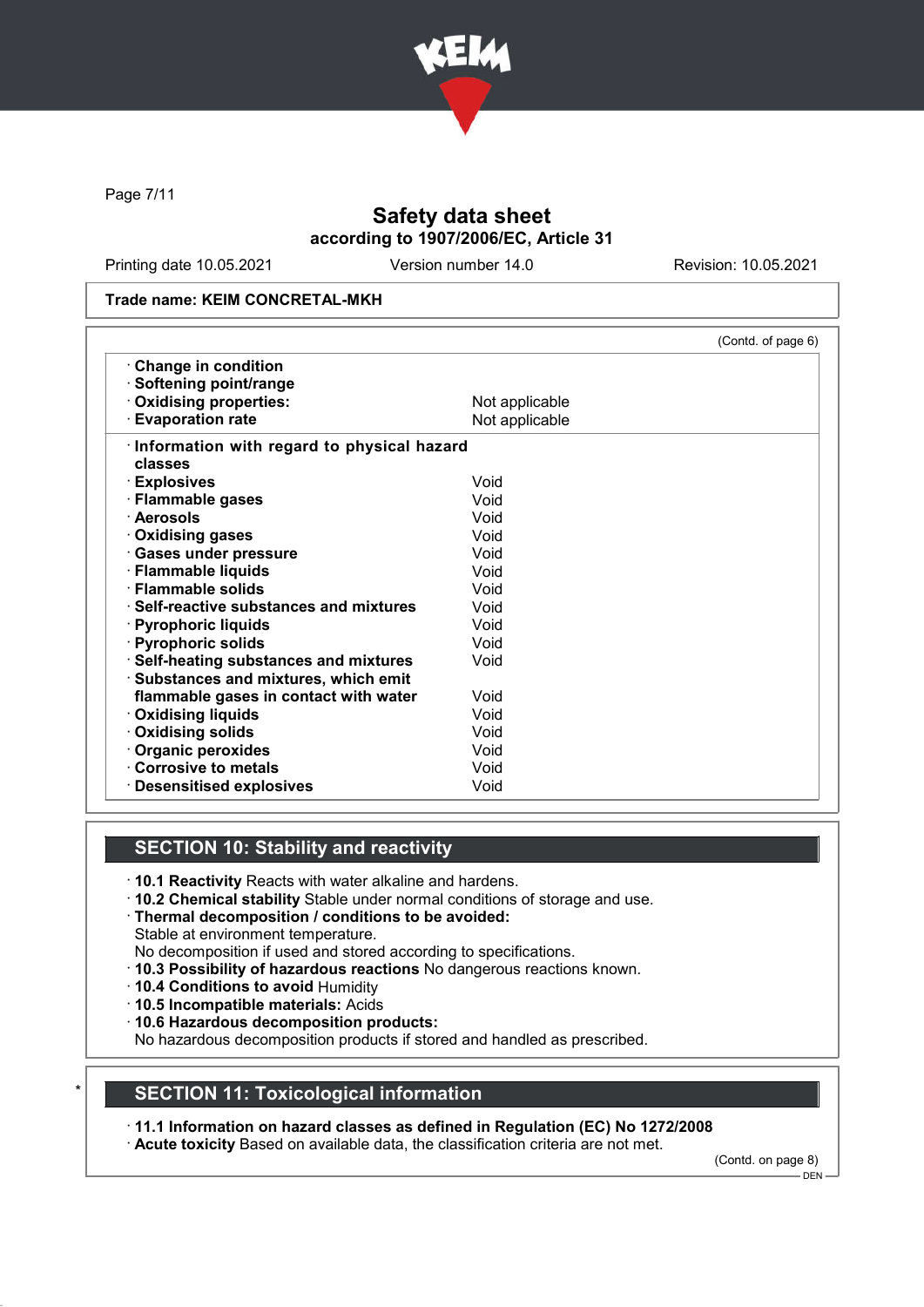

Page 8/11

# Safety data sheet according to 1907/2006/EC, Article 31

Printing date 10.05.2021 Version number 14.0 Revision: 10.05.2021

### Trade name: KEIM CONCRETAL-MKH

|        |                            | 65997-15-1 Cement, portland, chemicals                                                            |
|--------|----------------------------|---------------------------------------------------------------------------------------------------|
| Dermal | LD50                       |                                                                                                   |
|        |                            | $\geq$ 2,000 mg/kg (rabbit)                                                                       |
|        |                            | Inhalative $ LC50/4 h  > 5 mg/l$ (rat)                                                            |
|        |                            | · Skin corrosion/irritation Causes skin irritation.                                               |
|        |                            | Serious eye damage/irritation Causes serious eye damage.                                          |
|        |                            | during inhalation: Irritating to respiratory system.                                              |
|        |                            | · during swallowing: Irritant effect possible                                                     |
|        |                            | Respiratory or skin sensitisation                                                                 |
|        |                            | Product is reduced in chromate. Within the indicated storage time sensitization is not expected.  |
|        |                            | Germ cell mutagenicity Based on available data, the classification criteria are not met.          |
|        |                            |                                                                                                   |
|        |                            | Carcinogenicity Based on available data, the classification criteria are not met.                 |
|        |                            | · Reproductive toxicity Based on available data, the classification criteria are not met.         |
|        |                            | STOT-single exposure May cause respiratory irritation.                                            |
|        |                            | STOT-repeated exposure Based on available data, the classification criteria are not met.          |
|        |                            | Aspiration hazard Based on available data, the classification criteria are not met.               |
|        |                            | Other information (about experimental toxicology):                                                |
|        |                            | Experimental analysis are not available.                                                          |
|        |                            | The product was not tested. The statements on toxicology have been derived from the properties of |
|        | the individual components. |                                                                                                   |
|        |                            | Subacute to chronic toxicity:                                                                     |
|        |                            | CMR effects (carcinogenity, mutagenicity and toxicity for reproduction) Not applicable            |
|        |                            | 11.2 Information on other hazards                                                                 |
|        |                            | <b>Endocrine disrupting properties</b>                                                            |

# **SECTION 12: Ecological information**

· 12.1 Toxicity

· Aquatic toxicity:

### 69012-64-2 amorphous silica

NOEC 319 mg/l (daphnia)

EC  $50/24h$   $>1,002$  mg/l (daphnia)

- · 12.2 Persistence and degradability No further relevant information available.
- · 12.3 Bioaccumulative potential No further relevant information available.
- · 12.4 Mobility in soil No further relevant information available.
- · 12.5 Results of PBT and vPvB assessment
- · PBT: Not applicable
- · vPvB: Not applicable
- · 12.6 Endocrine disrupting properties

The product does not contain substances with endocrine disrupting properties.

(Contd. on page 9)

 $-$  DEN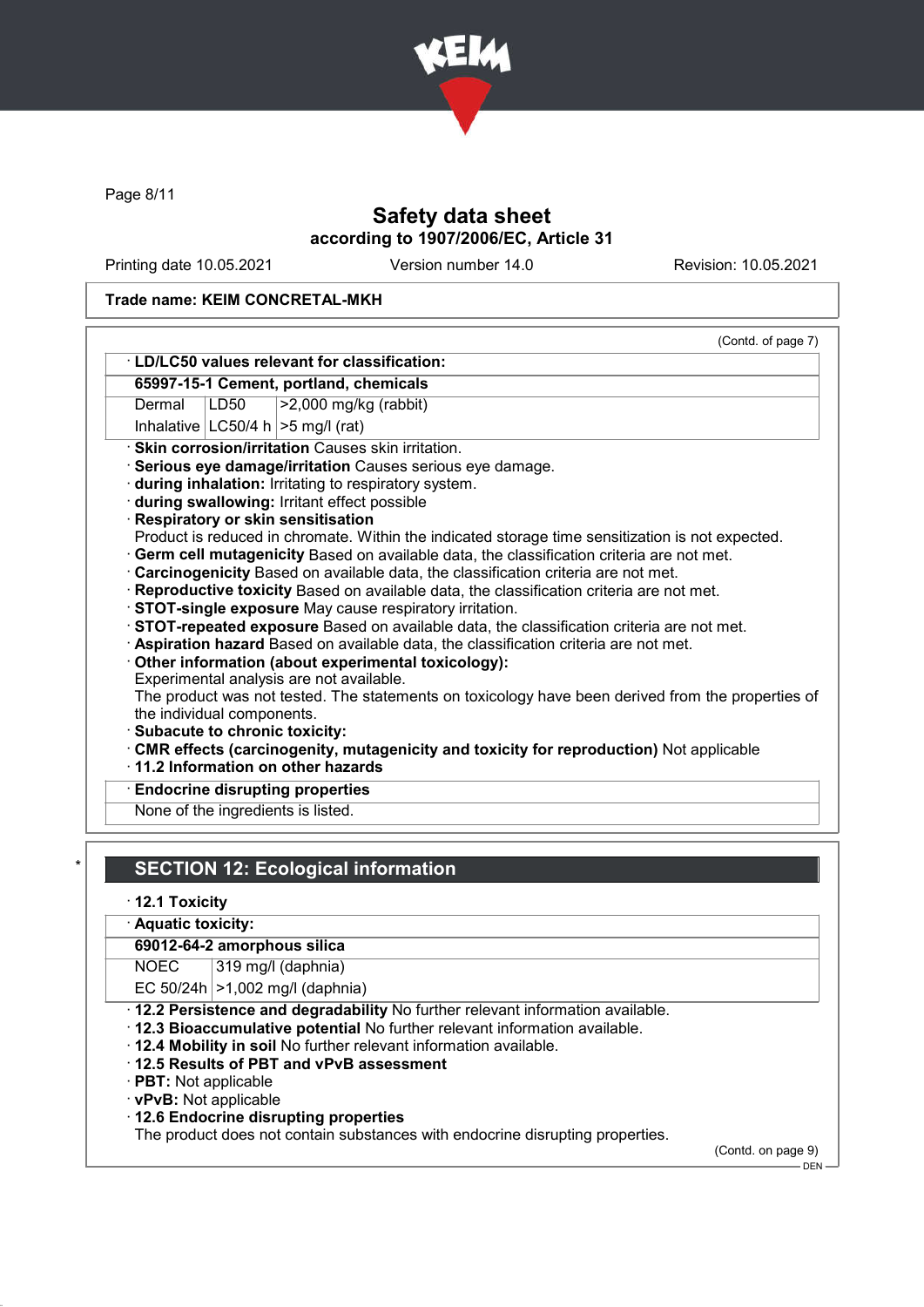

Page 9/11

# Safety data sheet according to 1907/2006/EC, Article 31

Printing date 10.05.2021 Version number 14.0 Revision: 10.05.2021

#### Trade name: KEIM CONCRETAL-MKH

(Contd. of page 8)

- · 12.7 Other adverse effects
- · Additional ecological information:
- · AOX-indication:

According to our standard of knowledge the product does not contain any organic bounded halogen. The product has no influence on the waste water's AOX-value.

· According to the formulation contains the following heavy metals and compounds from the EU guideline NO. 2006/11/EC:

According to our current data base the product does not consist of any heavy metals or substances of EU-directives 76/464/EWG.

#### General notes:

At present there are no ecotoxicological assessments.

The statements on ecotoxicology have been derived from the properties of the individual components.

Water hazard class 1 (German Regulation) (Self-assessment): slightly hazardous for water Do not allow product to reach ground water, water course or sewage system.

### SECTION 13: Disposal considerations

#### · 13.1 Waste treatment methods

**Recommendation** 

Disposal must be made according to official regulations.

Must not be disposed with household garbage. Do not allow product to reach sewage system. Unused remainders of the product should be regarded as hazardous waste.

Recommendation for non-reusable residues: Mix with water and allow to harden.

Allow wet product and product sludge to harden and do not allow to get into drains or waterways.

#### · European waste catalogue

17 01 01 concrete

· Uncleaned packaging:

· Recommendation:

Disposal must be made according to official regulations. Non contaminated packagings may be recycled.

**Recommended cleansing agents:** Water, if necessary with cleansing agents.

| $\cdot$ 14.1 UN number or ID number |      |  |
|-------------------------------------|------|--|
| · ADR, IMDG, IATA                   | Void |  |
| 14.2 UN proper shipping name        |      |  |
| · ADR, IMDG, IATA                   | Void |  |
| 14.3 Transport hazard class(es)     |      |  |
| · ADR, IMDG, IATA                   |      |  |
| · Class                             | Void |  |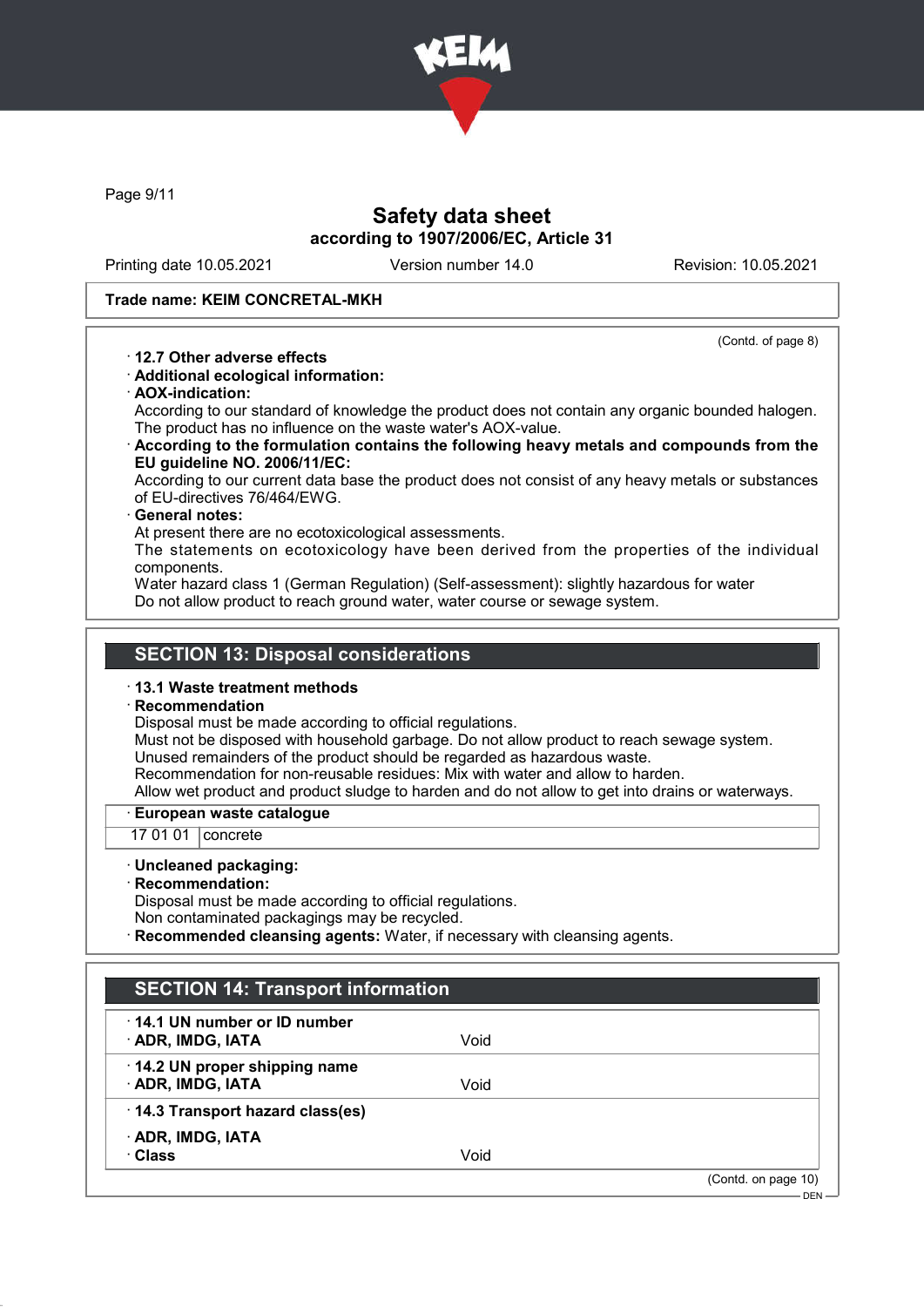

Page 10/11

### Safety data sheet according to 1907/2006/EC, Article 31

Printing date 10.05.2021 Version number 14.0 Revision: 10.05.2021

Trade name: KEIM CONCRETAL-MKH

|                                                                        | (Contd. of page 9)                                            |
|------------------------------------------------------------------------|---------------------------------------------------------------|
| 14.4 Packing group<br>· ADR, IMDG, IATA                                | Void                                                          |
| 14.5 Environmental hazards:<br>· Marine pollutant:                     | No.                                                           |
| 14.6 Special precautions for user                                      | Not applicable                                                |
| 14.7 Maritime transport in bulk according to<br><b>IMO instruments</b> | Not applicable                                                |
| · Transport/Additional information:                                    | No dangerous good in sense of these transport<br>regulations. |
| · UN "Model Regulation":                                               | Void                                                          |

## SECTION 15: Regulatory information

- · 15.1 Safety, health and environmental regulations/legislation specific for the substance or mixture
- · Labelling according to Regulation (EC) No 1272/2008

For information on labelling please refer to section 2 of this document.

· Directive 2012/18/EU

· Named dangerous substances - ANNEX I None of the ingredients is listed.

· LIST OF SUBSTANCES SUBJECT TO AUTHORISATION (ANNEX XIV)

- None of the ingredients is listed.
- DIRECTIVE 2011/65/EU on the restriction of the use of certain hazardous substances in electrical and electronic equipment – Annex II

None of the ingredients is listed.

· REGULATION (EU) 2019/1148

Annex I - RESTRICTED EXPLOSIVES PRECURSORS (Upper limit value for the purpose of licensing under Article 5(3))

None of the ingredients is listed.

### Annex II - REPORTABLE EXPLOSIVES PRECURSORS

None of the ingredients is listed.

### · National regulations:

· Waterhazard class: Water hazard class 1 (Self-assessment): slightly hazardous for water.

· Other regulations, limitations and prohibitive regulations

· Please note:

TRGS 200 (Germany) TRGS 500 (Germany)

TRGS 510 (Germany) TRGS 900 (Germany)

· Substances of very high concern (SVHC) according to REACH, Article 57 Not applicable

(Contd. on page 11)  $-$  DEN -